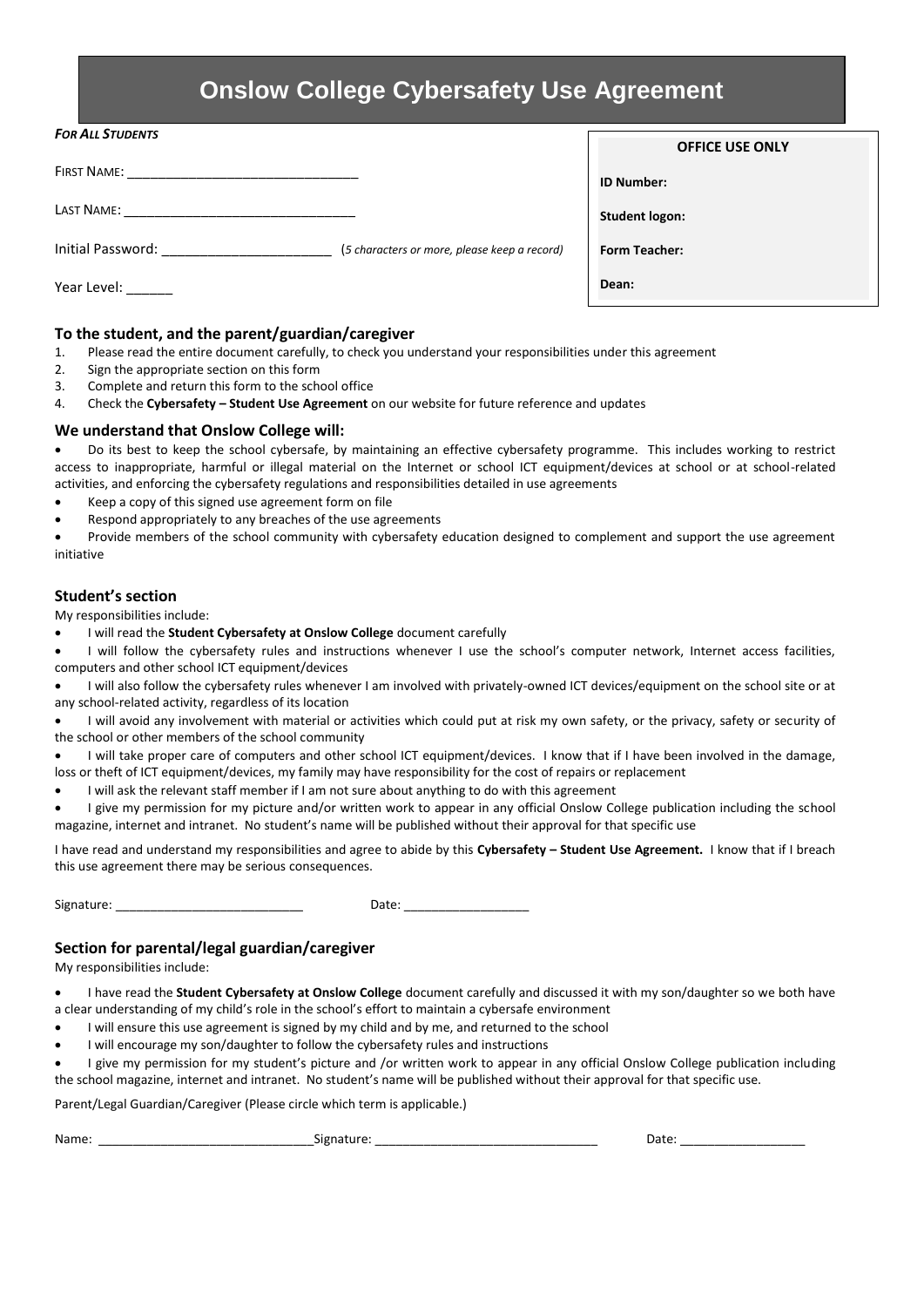## **Section A – Cybersafety In The School Environment**

- Important school cybersafety initiatives
- General cybersafety rules

#### **Section B – Information Specifically For (Staff/Secondary Student)**

- Additional information
- Additional rules/responsibilities
- Cybersafety Use Agreement Form

#### **Important terms used in this document:**

- a. The abbreviation 'ICT' in this document refers to the term 'Information and Communication Technologies'.
- b. 'Cybersafety' refers to the safe use of the Internet and ICT equipment/devices, including mobile devices.

c. 'School ICT' refers to the school's computer network, Internet access facilities, computers, and other school ICT equipment/devices as outlined in (d) below.

d. The term 'ICT equipment/devices' used in this document, includes but is not limited to, computers (such as desktops, laptops, PDAs), storage devices (such as USB and flash memory devices, CDs, DVDs, floppy disks, iPods, MP3 player), cameras (such as video, digital, webcams), all types of mobile phones, video and audio player/receivers (such as portable CD and DVD player), and any other, similar, technologies as they come into use.

# **SECTION A – CYBERSAFETY IN THE SCHOOL ENVIRONMENT**

The school's computer network, Internet access facilities, computers and other school ICT equipment/devices bring great benefits to teaching and learning programmes at Onslow College, and to the effective operation of the school. (Examples of what is meant by 'ICT equipment/devices' can be found on page one.) However, it is essential that the school endeavours to ensure the safe use of ICT within the school community.

Thus Onslow College has rigorous cybesafety practices in place, which include cybersafety use agreements for all school staff and students.

#### **1 Cybersafety use agreements**

1.1 All staff and students, whether or not they make use of the school's computer network, Internet access facilities, computers and other ICT equipment/devices in the school environment, will be issued with a use agreement. They are required to read these pages carefully, and return the signed use agreement form to the school office.

1.2 Staff and students are asked to keep the other pages of the agreement for later reference. Updates will be made on the website.

#### **2 Requirements regarding appropriate use of ICT in the school learning environment**

In order to meet the school's legislative obligation to maintain a safe physical and emotional learning environment, and be consistent with the value of the school:

2.1 The use of the school's computer network, Internet access facilities, computer and other school ICT equipment/devices, on or off the school site, is limited to educational purpose appropriate to the school environment. This applies whether or not the ICT equipment is owned/leased either partial or wholly by the school. If any other use is permitted, the user(s) will be informed by the school.

2.2 The use of any privately-owned/leased ICT equipment/devices on the school site, or at any school-related activity must be appropriate to the school environment. This includes any images or material present/stored on privately- owned/leased ICT equipment brought onto the school site, or to any school-related activity.

Such equipment/devices could include a laptop, desktop, PDA, mobile phone, camera, recording device, or portable storage (like a USB or flash memory device). Anyone unsure about whether or not it is appropriate to have a particular device at school or at a school-related activity, or unsure about whether the planned use of a particular device is appropriate, should check with the Cybersafety Manager. Note that examples of a 'school-related activity' include, but are not limited to, a field trip, camp, sporting or cultural event, wherever its location.

2.3 When using a global information system such as the Internet, it may not always be possible for the school to filter or screen all material. This may include material which is inappropriate in the school environment (such as pornography), dangerous (such as sites for the sale of weapons), or illegal (which could include material defined in the Films, Videos and Publications Classification Act 1993, such as child pornography; or involvement with any fraudulent activity).

#### **3 Monitoring by the school**

3.1 Onslow College has an electronic access monitoring system which has the capability to record Internet use, including the user details, time, date, sites visited, length of time viewed, and from which computer or device.

3.2 The school monitors traffic and material sent and received using the school's ICT infrastructures. From time to time this may be examined and analysed to help maintain a cybersafe school environment.

3.3 The school will deploy filtering and/or monitoring software where appropriate to restrict access to certain sites and data, including email.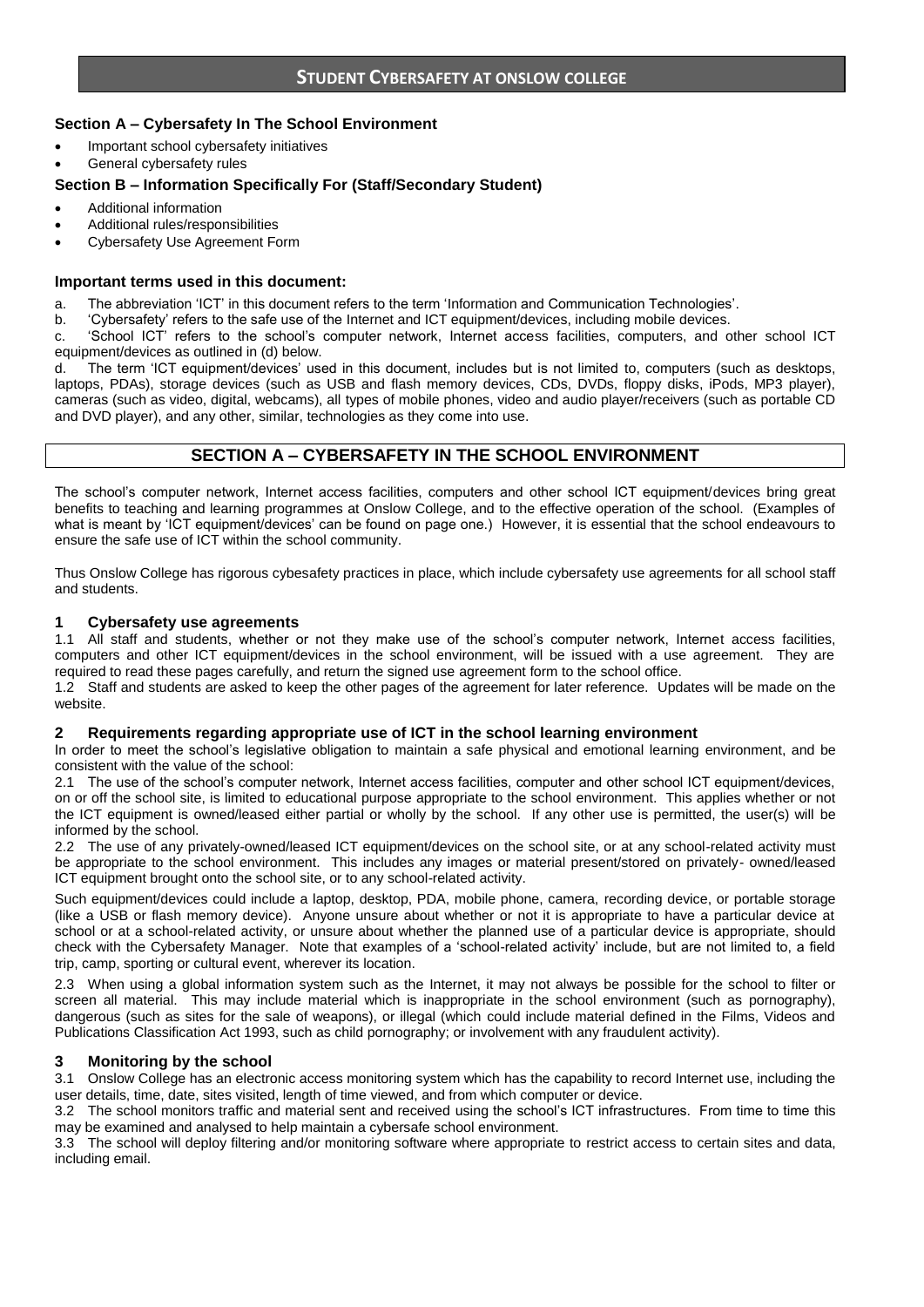# **STUDENT CYBERSAFETY AT ONSLOW COLLEGE**

# **4 Audits**

4.1 The school will from time to time conduct an internal audit of its computer network, Internet access facilities, computers and other school ICT equipment/devices, or may commission an independent audit. If deemed necessary, auditing of the school computer system will include any stored content, and all aspects of its use, including email. An audit may also include any laptops provided or subsidised by/through the school or subsidised by a school-related source such as the Ministry of Education.

## **5 Breaches of the use agreement**

5.1 Breaches of the use agreement can undermine the values of the school and the safety of the learning environment, especially when ICT is used to facilitate misconduct.

5.2 Such a breach which is deemed harmful to the safety of the school (for example, involvement with inappropriate material, or anti-social activities like harassment), may constitute a significant breach of discipline and possibly result in serious consequences. The school will respond to any breach of the use agreement in an appropriate manner, taking into account all relevant factors, including contractual and statutory obligations.

5.3 If there is a suspected breach of use agreement involving privately-owned ICT on the school site or at a school-related activity, the matter may be investigated by the school. The school may request permission to audit that equipment/device(s) as part of its investigation into the alleged incident.

5.4 Involvement with material which is deemed 'age-restricted', or 'objectionable' (illegal), under the Films, Videos and Publications Classification Act 1993, is a very serious matter, as is involvement in an activity which might constitute criminal misconduct, such as harassment. In such situations, it may be necessary to involve law enforcement in addition to any disciplinary response made by the school as a result of its investigation.

# **GENERAL CYBERSAFETY RULES –**

The general rules have been developed to support the important school cybersafety initiatives outlined in Section A: Important Onslow College Cybersaftey Initiatives.

## **1 Use of any ICT must be appropriate to the school environment**

1.1 For educational purposes only. The school's computer network, Internet access facilities, computers and other school ICT equipment/devices can be used only for educational purposes appropriate to the school environment. This rule applies to use on or off the school site. If any other use is permitted, the school will inform the user/s concerned.

1.2 Use of privately-owned/leased ICT equipment/devices on the school site, or at any school-related activity must be appropriate to the school environment. This includes any images or materials present/stored on privately-owned/leased ICT equipment/devices brought onto the school site or to any school-related activity. It also includes the use of mobile phones. Any queries should be discussed with the Cybersafety Manger, or with the Principal.

1.3 Responsibilities regarding access of inappropriate or illegal material.

When using school ICT, or privately-owned ICT on the school site or at any school-related activity, users must not:

- Initiate access to inappropriate or illegal material
- Save or distribute such material by copying, storing or printing

In the event of accidental access of such material, users should:

- Not show others
- Close or minimise the window or turn off the monitor (NOT the computer)
- Report the incident
	- Students should report to a teacher immediately
		- Staff should report such access as soon as practicable to the senior management.

#### **2 Individual password logons (user accounts)**

2.1 Individual user name and password. When Use Agreement forms are signed and returned, students will be issued with an individual user name and password to enable access to the school computer network, computers and Internet access using school facilities.

2.2 It is important to keep passwords confidential and it is prohibited to share your password with anyone else.

2.3 Users are not permitted to allow another person access to any equipment/device logged in under their own user account, unless with special permission from senior management. (Any inappropriate or illegal use of the Onslow College's computer facilities and other school ICT equipment/devices may be traced by means of this login information.)

2.4 Appropriate use of email. Those provided with individual, class or group e-mail accounts are expected to use them in a responsible manner and in accordance with this use agreement. This includes ensuring that no electronic communication could cause offence to others or harass or harm them, put the owner of the user account at potential risk, or in any other way be inappropriate in the school environment. School email accounts must not be used to subscribe to sites, forward or contribute to chain letters or to send or receive attachments.

# **3 Disclosure of personal details**

3.1 For personal safety users should be very careful about revealing personal information about themselves, such as home or email addresses, or and phone numbers including mobile number. Nor should such information be passed on about others.

#### **4 Care of ICT equipment/devices**

- 4.1 All school ICT equipment/devices should be cared for in a responsible manner.
- 4.2 Any damage, loss or theft must be reported immediately to the Cybersafety Officer.